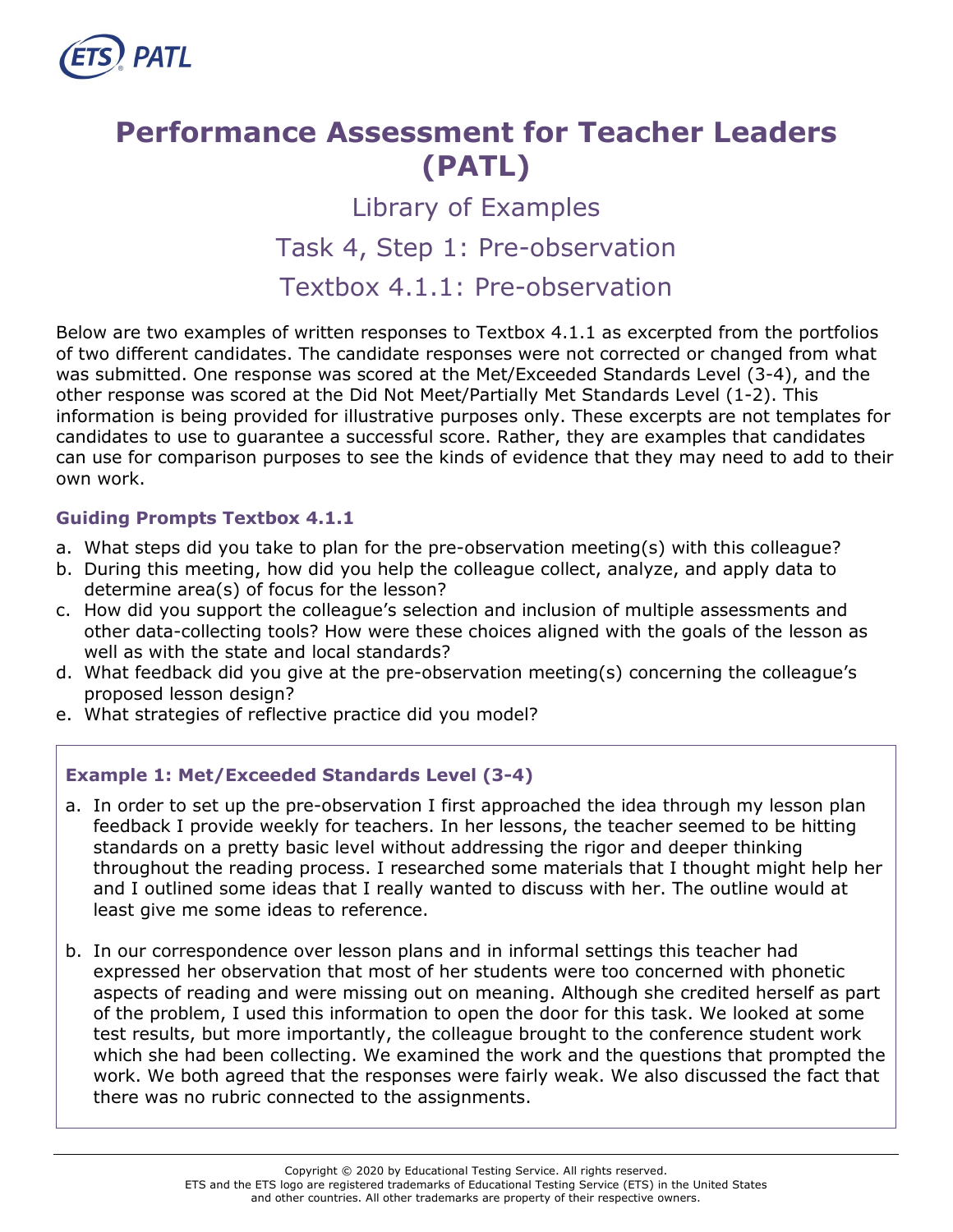#### **Example 1: Met/Exceeded Standards Level (cont'd.)**

- c. Looking through the pacing guide and reflecting back on past lessons, we selected an upcoming introduction of new text. Her hope was to engage students as active thinkers throughout the lesson. I anchored on this thinking and began to push in order to support her need to grow in the context of English language development. To help foster this and bring in the use of formal assessment tools, I added in the language component to the plan through the structure of sentence frames. This conversation was conducted using learning focused structures with paraphrasing as a way to rephrase her thinking and plant seeds of growth. For example, when the teacher stated she wanted kids to be engaged in deep thinking while reading the text, I restated, "You are wanting students to think critically about text through explicit structures while you read." I obviously added the component of structures which was a way to validate her focus and quickly move to a consultancy stance to pull in the concept of frames for ESL students. These frames fit well with the colleague's goals for her students and gave her a guide as she began creating her plan.
- d. In order to bring in the assessment component we looked at the state ESL students as they related to speaking. The general focus was on grammar and the state rubric was used as the assessment tool through the observation. Comments that I mad above were part of the feedback I offered. I also reinforced the ned for the colleague to develop her own rubric to match the specifics of the activities which in turn reflected the goals of the lesson plan. I tried to make sure that the colleague's plan reflected what she wanted: more critical thinking, more rigor.
- e. Both the teacher and I had the state rubric in hand during the observation so notes to determine results could be compared afterward and language acquisition discussions could develop. As much as possible, as mentioned above, I asked questions both to clarify her thinking and to channel her plan to match the goals she herself set.

#### **Refer to the [Task 4](http://gace.ets.org/s/pdf/gace_teacher_leadership_assessment_task_4_rubric.pdf) Rubric and ask yourself:**

In the candidate's analysis, where is there evidence of the following?

- Steps taken to plan for the pre-observation meeting with the colleague
- How help was provided to the colleague to collect, analyze, and apply data to determine an area or areas of focus for the lesson
- Support provided regarding the selection and inclusion of multiple assessments and other data-collecting tools
- How the colleague's selections of multiple assessments and other data-collecting tools were aligned with the goals of the lesson and state and local standards
- Feedback offered at the pre-observation meeting concerning the colleague's proposed lesson design
- Reflective practice strategies modeled for the colleague

#### Why is the candidate's response *logical* or *informed*, even *significant?*